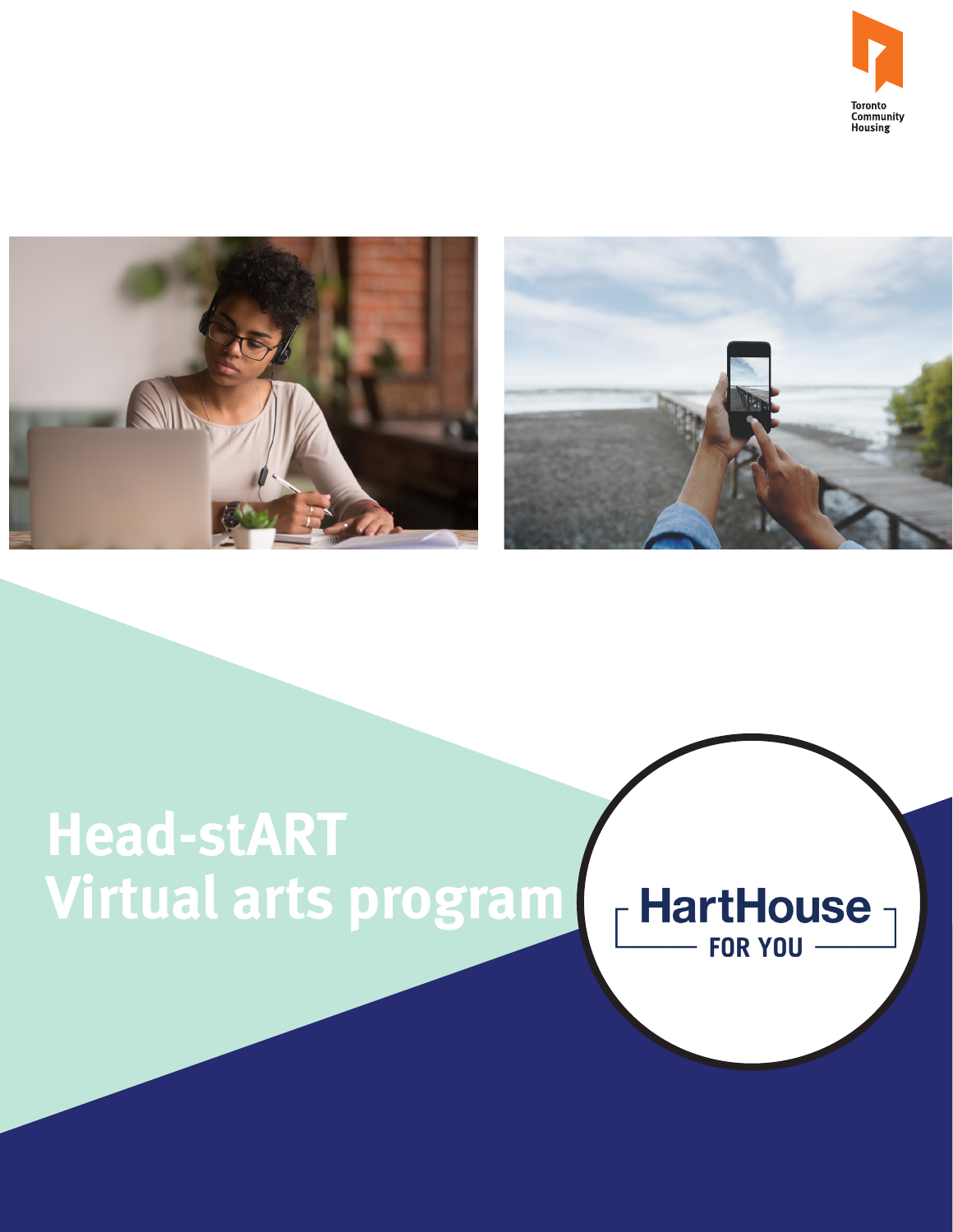## **Program information**

 at the University of Toronto (U of T). Head-stART is a free six-week virtual arts program for youth ages 13 to 18 living in Toronto Community Housing. Head-stART seeks to foster an appreciation for all forms of art, including photography, painting, music, dance, written/spoken word. Participants will be encouraged to express themselves through art-based activities, games and challenges led by trained staff from Toronto Community Housing or facilitators from Hart House

Participants will also have the opportunity to make new friends, practise their networking and communication skills, and learn about different job sectors and careers they might want to pursue. Those who complete the program will receive perks from Hart House like mentorship opportunities and access to exclusive workshops and events at U of T.

This program is being hosted in partnership with Hart House, a community engagement/ arts hub at U of T.

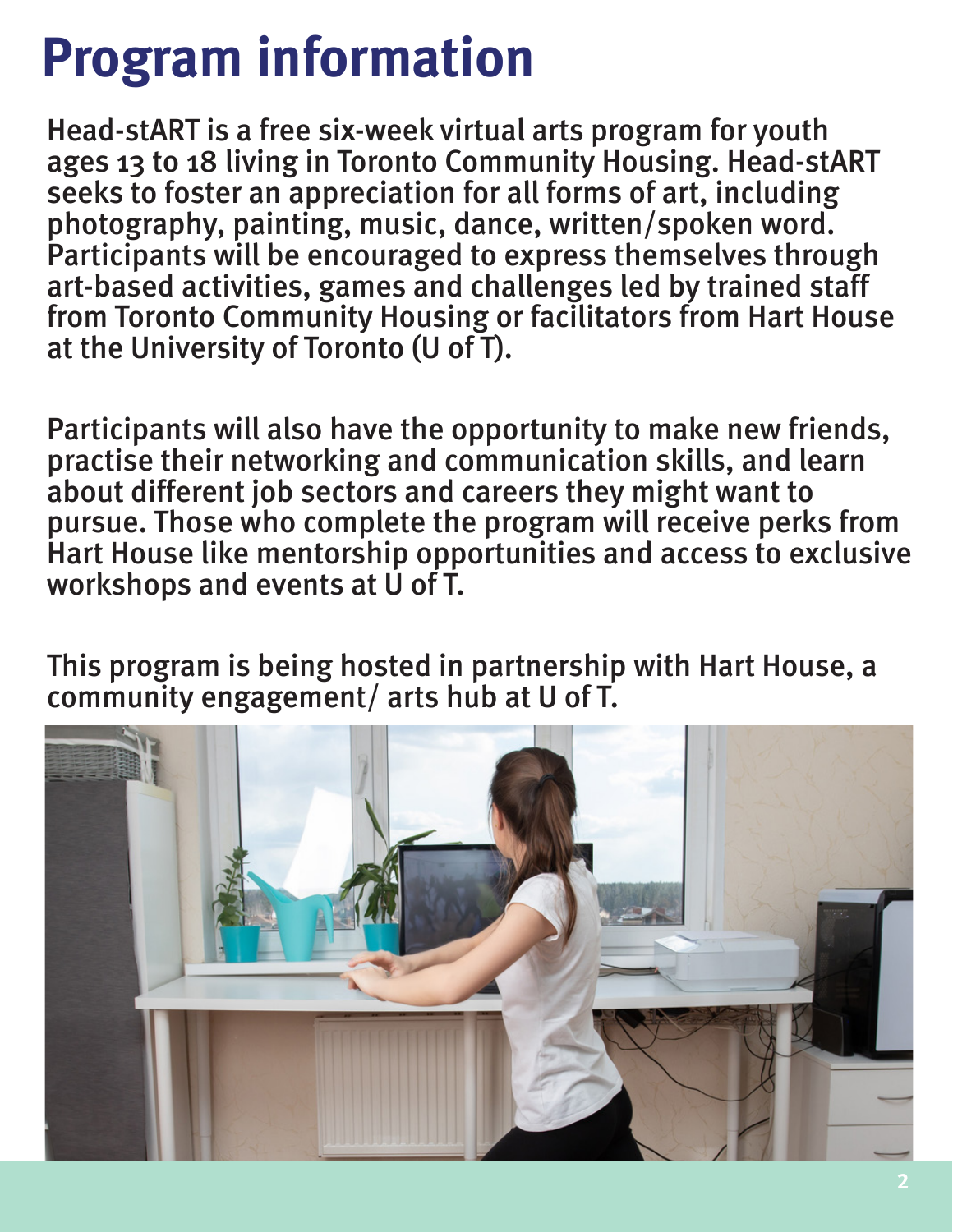## **Who is eligible?**

- Toronto Community Housing tenants, ages 13 to 18, who live in the Central region
- No previous experience with art is necessary: all skill levels are welcome and encouraged
- Spots are limited and will be filled on a first-come, first-served basis

Participants must have access to:

- a computer, tablet or smartphone
- a working internet connection
- an email address

## **Program details**

Head-stART will run from Monday, February 22 to Tuesday, March 30, 2021.

Participants will attend virtual sessions twice per week, either on Mondays and Wednesdays or on Tuesdays and Thursdays, from 5 to 7 p.m. Please indicate on your registration form which days you'd prefer.

Sessions will be hosted online using the Webex videoconferencing platform, which is free to download. Toronto Community Housing staff will email out the links to the workshop sessions in advance. When it is time to participate in the weekly session, participants need only click on the emailed link.